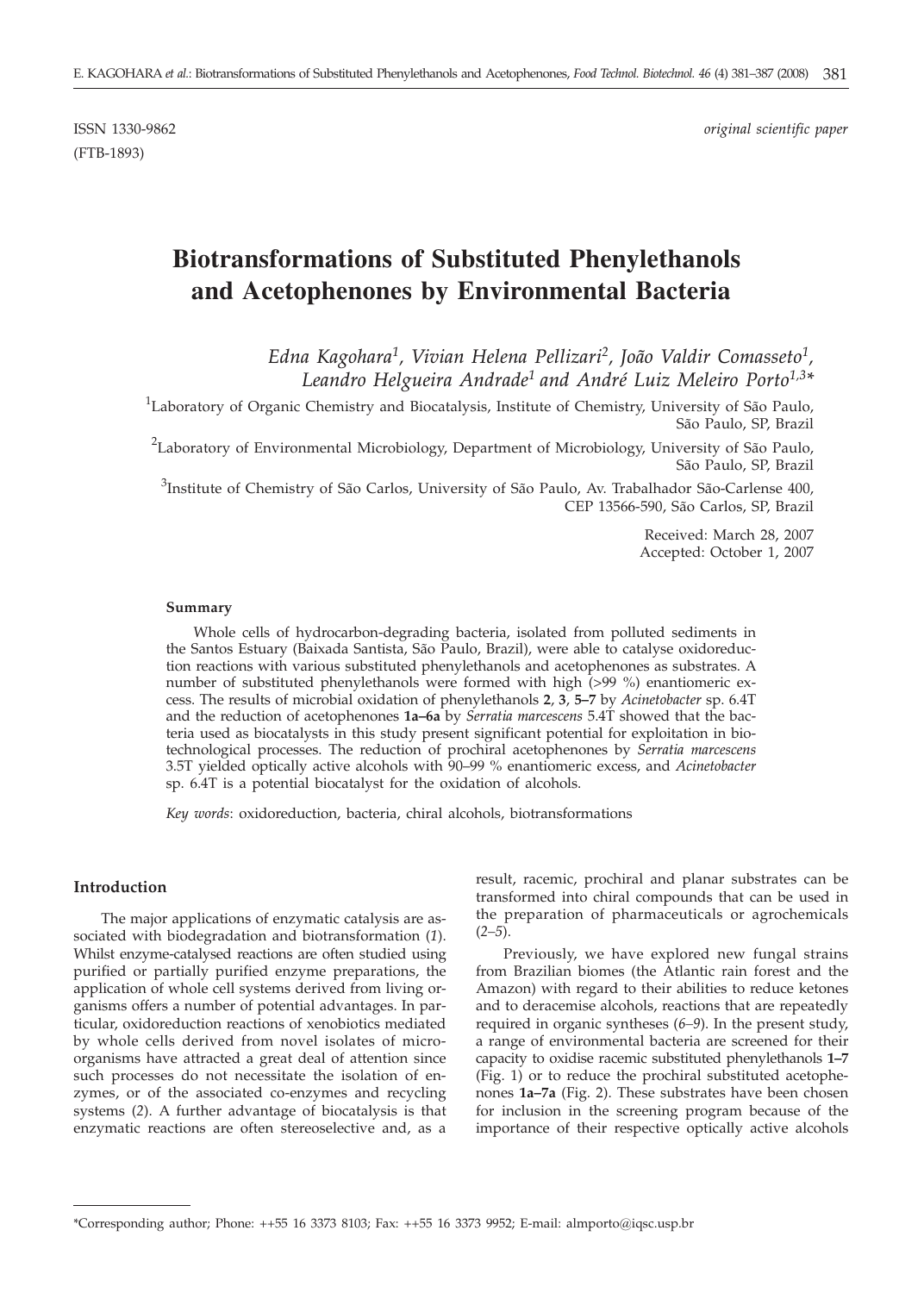

**Fig. 1.** Biooxidation of phenylethanols **1–7** by whole bacterial cells



**Fig. 2.** Bioreduction of acetophenones **1a**–**7a** by whole bacterial cells

(*10,11*). The ten isolates tested are of hydrocarbon-degrading bacteria that were previously obtained from the estuarine area of Baixada Santista, São Paulo, Brazil (*12*), a region that suffers from high levels of pollution with polychlorinated biphenyls and hydrocarbons.

## **Materials and Methods**

#### *General methods*

Optical rotations were determined on a Jasco DIP-378 polarimeter. Biotransformations were monitored with thin layer chromatography (TLC) employing aluminium- -backed silica gel 60  $F_{254}$  (Merck), eluted with hexane and ethyl acetate and visualised by spraying with *p*-anisaldehyde/sulphuric acid reagent or with vanillin followed by heating to approx. 120 °C for a maximum of 1 min. Gas chromatography mass spectroscopy (GC-MS) analyses were carried out on a Shimadzu GC-MS P5050A fitted with a J and W Scientific DB-5 (30  $m \times 0.25$  mm i.d; film thickness  $0.25 \mu m$ ) fused silica capillary column operated under the following chromatographic conditions: oven temperature program from 50–230 °C at a rate of 10 °C/min, injector temperature 230 °C, split ratio 1:20, helium carrier gas at 100 kPa and MS interface temperature of 250 °C. Chiral analyses were carried out using a

Shimadzu GC-17A flame ionisation detector (FID) chromatograph fitted with a Chirasil-DEX CB  $\beta$ -cyclodextrin  $(25 \text{ m} \times 0.25 \text{ mm } i.d.)$  fused silica capillary column operated under the following chromatographic conditions: oven temperature program (Table 1), injector temperature 220 °C, split ratio 1:20, detector temperature 220 °C, and hydrogen carrier gas at 100 kP. Absolute configurations were determined by comparison of the measured optical rotation with that reported in the literature (*7–8,13*) (Table 1).

#### *Synthesis of racemic alcohols*

The racemic alcohols **1**–**7** were obtained by reduction of the corresponding ketones **1a–7a** (purchased from Aldrich or Merck) with sodium borohydride in methanol (*6,7*).

#### *Bacterial isolates*

The environmental bacteria employed in this study were collected from sediment samples obtained from the Estuário de Santos (Baixada Santista, São Paulo, Brazil), isolated in a medium enriched with diesel fuel, and identified through 16S rDNA sequencing analysis. The selected strains were: *Acinetobacter* sp. 6.4T, *Acinetobacter* sp. 7.2T*, Agrobacterium larrymoorei* 3.2B, *Calymmatobacte-*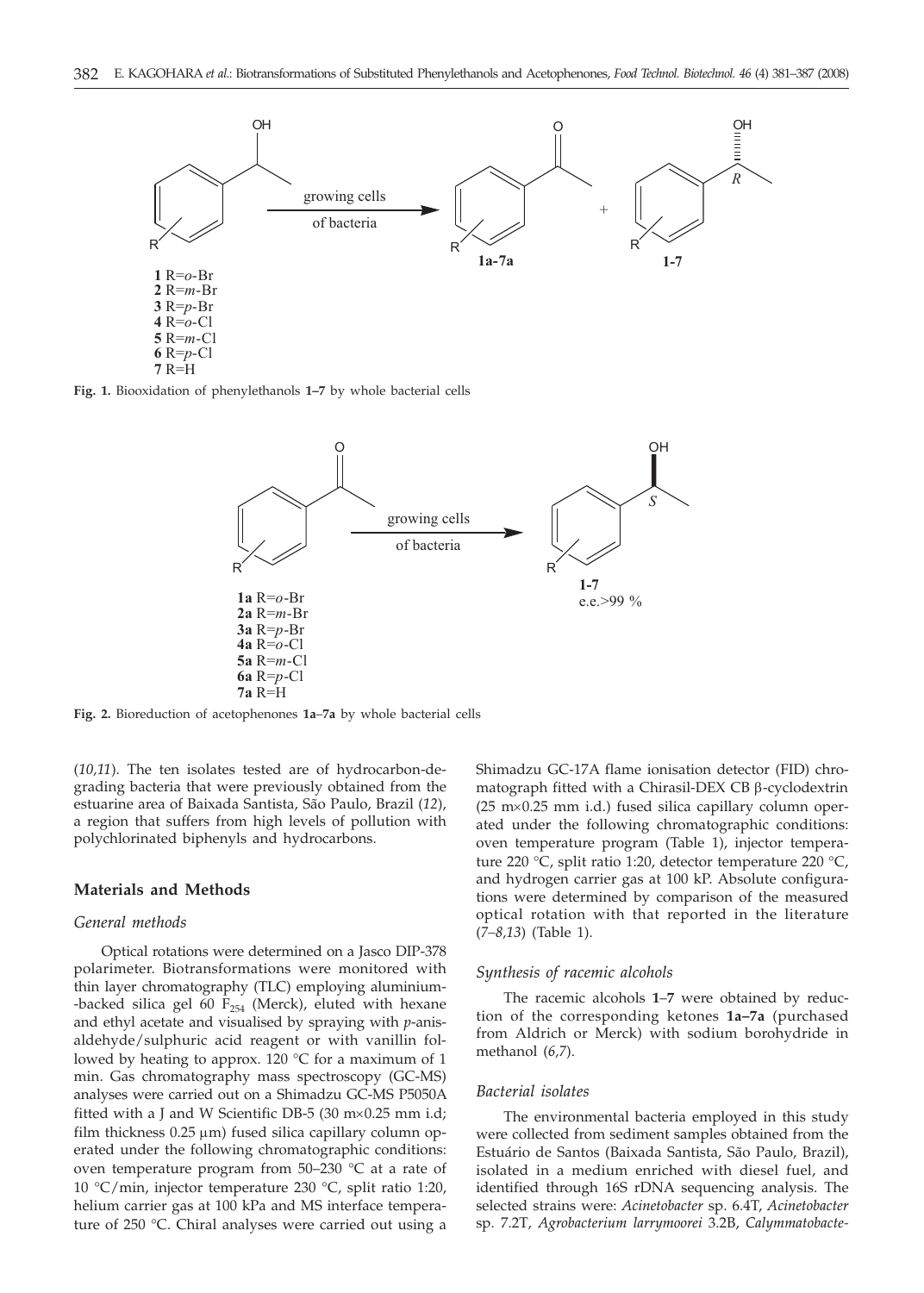*rium granulomatis* 4.4T, *Klebsiella ornithinolytica* 2.4T, *Pandoraea* sp. 3.3B, *Pandoraea* sp. 4.3B, *Pseudomonas* sp. 1.2B, *Serratia marcescens* 3.5T and *S. marcescens* 5.4T. All strains are deposited in the Coleção Brasileira de Microrganismos de Ambiente e Indústria (CBMAI) located at the Chemical, Biological and Agricultural Pluridisciplinary Research Center (CPQBA) at Campinas State University (UNICAMP), Campinas, São Paulo, Brazil (*12*).

# *Determination of microbial biotransformation through GC analysis of the products*

For each bacterial isolate, a slant culture was used to inoculate 20 mL of sterilised nutrient broth (Oxoid; 8 g/L) contained in a 125-mL Erlenmeyer flask. Under sterile conditions (Veco model VLFS-12 laminar flow cabinet), an aliquot (5 µL) of appropriate substrate, *i.e.* phenylethanols **1–7** or acetophenones **1a**–**7a**, was added to the suspension of growing cells and the mixture was incubated at 32 °C on an orbital shaker (Tecnal model TE-421 or Superohm model G-25; rotational speed 170 rpm) for 5 days. After this time, a representative sample (5 mL) of the cell suspension was removed, extracted by agitation with ethyl acetate (2.5 mL), and finally centrifuged at 6000 rpm for 5 min at room temperature. The organic phase was separated and analysed by gas chromatography and flame ionisation detector (GC-FID) (1  $\mu$ L) on a fused silica chiral capillary column (Table 2). The products of the bioreaction were compared with the racemic mixture of alcohols obtained by chemical reduction of the respective ketones **1a–7a**.

# *Determination of microbial biotransformation through isolation of the products*

#### Growing cells

For each substrate, *i.e.* phenylethanols **2, 3, 5** and **6**, and acetophenones  $1a-6a$ , aliquots  $(5 \mu L)$  were added

Table 1. Chromatographic conditions employed in the GC separation of the enantiomers of the chiral phenylethanols **1–7**, and the optical rotation values of the *S*-isomers

|                                     | GC analysis                              |          | GC analysis<br>retention time/min | Optical properties of the S-isomer                            |                             |  |
|-------------------------------------|------------------------------------------|----------|-----------------------------------|---------------------------------------------------------------|-----------------------------|--|
| Compound                            | oven temperature<br>program <sup>*</sup> | R-isomer | S-isomer                          | $\left[\alpha\right]_{D}^{20}$ (concentration<br>in $CHCl3$ ) | Enantiomeric<br>$excess/\%$ |  |
| $1-(o-Bromophenyl)$ ethanol $(1)$   | 110–155 °C at 3 °C/min                   | 12.0     | 13.7                              | $-45.3 \degree (c=3.6)$                                       | 99                          |  |
| $1-(m-Bromophenyl)$ ethanol (2)     | 110-155 °C at 3 °C/min                   | 12.1     | 12.7                              | $-30.7 \degree$ (c=3.1)                                       | 96                          |  |
| $1-(p-Bromophenyl)$ ethanol (3)     | 110-155 °C at 3 °C/min                   | 12.5     | 13.2                              | $-74.3 \degree (c=3.1)$                                       | 90                          |  |
| $1-(o$ -Chlorophenyl) ethanol $(4)$ | 110-155 °C at 3 °C/min                   | 9.5      | 10.4                              | $-56.1 \degree$ (c=1.57)                                      | 99                          |  |
| $1-(m-Chlorophenyl)$ ethanol (5)    | 110-155 °C at 3 °C/min                   | 7.5      | 7.9                               | $-35.2 \degree (c=3.3)$                                       | 96                          |  |
| $1-(p$ -Chlorophenyl) ethanol (6)   | 110-140 °C at 2 °C/min                   | 11.7     | 12.8                              | $-30.9 \degree$ (c=0.81)                                      | 99                          |  |
| 1-Phenylethanol (7)                 | 110–130 °C at 3 °C/min                   | 6.2      | 6.6                               | $-35.0$ ° (c=2.0)                                             | 99                          |  |

<sup>\*</sup>Chirasil-DEX CB β-cyclodextrin (25 m×0.25 mm i.d.) fused silica capillary column; injector temperature 220 °C; split ratio 1:20; detector temperature 220 °C; split ratio 1:20; detector temperature 220 °C; hydrogen carr tector temperature 220 °C; hydrogen carrier gas at 100 kPa

Table 2. Microbial oxidation of phenylethanols **2, 3, 5–7** and reduction of acetophenones **1a–6a** by growing cells of *Acinetobacter* sp. 6.4T and *S. marcescens* 5.4T, respectively, incubated for 5 days at 32 °C on an orbital shaker (rotational speed 170 rpm)

|                        |                                      | Product yield* showing absolute configuration (enantiomeric excess) of a product where appropriate |                               |                              |                               |                                |
|------------------------|--------------------------------------|----------------------------------------------------------------------------------------------------|-------------------------------|------------------------------|-------------------------------|--------------------------------|
| Microbial oxidation    |                                      | 2                                                                                                  | 3                             |                              | 5                             | 6                              |
| Acinetobacter sp. 6.4T |                                      |                                                                                                    |                               |                              |                               |                                |
| Resting cells          |                                      | $74\%$ 2a<br>20 % 2-S (99 %)                                                                       | $90\%$ 3a<br>6 % 3-S (99 %)   |                              | $15\%5a$<br>56 % 5-S (96 %)   | $86\%$ 6a<br>6 % 6-S (99 %)    |
| Growing cells          |                                      | $48 \% 2a$<br>34 % 2-S (99 %)                                                                      | $36 \%$ 3a<br>62 % 3-S (96 %) |                              | $25\%5a$<br>53 % 5-S (99 %)   | $19\%$ 6a<br>$35\%$ 6-S (99 %) |
| Microbial reduction    | 1a                                   | 2a                                                                                                 | 3a                            | 4a                           | 5a                            | 6a                             |
| S. marcescens 5.4T     |                                      |                                                                                                    |                               |                              |                               |                                |
| Resting cells          | $44\%$ 1a<br>44 % 1- <i>S</i> (99 %) | 60 $%$ 2a<br>38 % 2-S (94 %)                                                                       | 55 $%$ 3a<br>44 % 3-S (90 %)  | 58 $%$ 4a<br>38 % 4-S (99 %) | $47 \%$ 5a<br>43 % 5-S (96 %) | $77\%$ 6a<br>11 % 6-S (99 %)   |
| Growing cells          | $29\%$ 1a<br>50 % 1-S (99 %)         | 59 $%$ 2a<br>$35\%$ 2-S (96 %)                                                                     | 40 % $3a$<br>50 % 3-S (90 %)  | $40\%$ 4a<br>32 % 4-S (99 %) | $5\%5a$<br>12 % 5-S $(96 \%)$ | $19\%$ 6a<br>14 % 6-S (99 %)   |

\* Percentage as determined by isolation of the products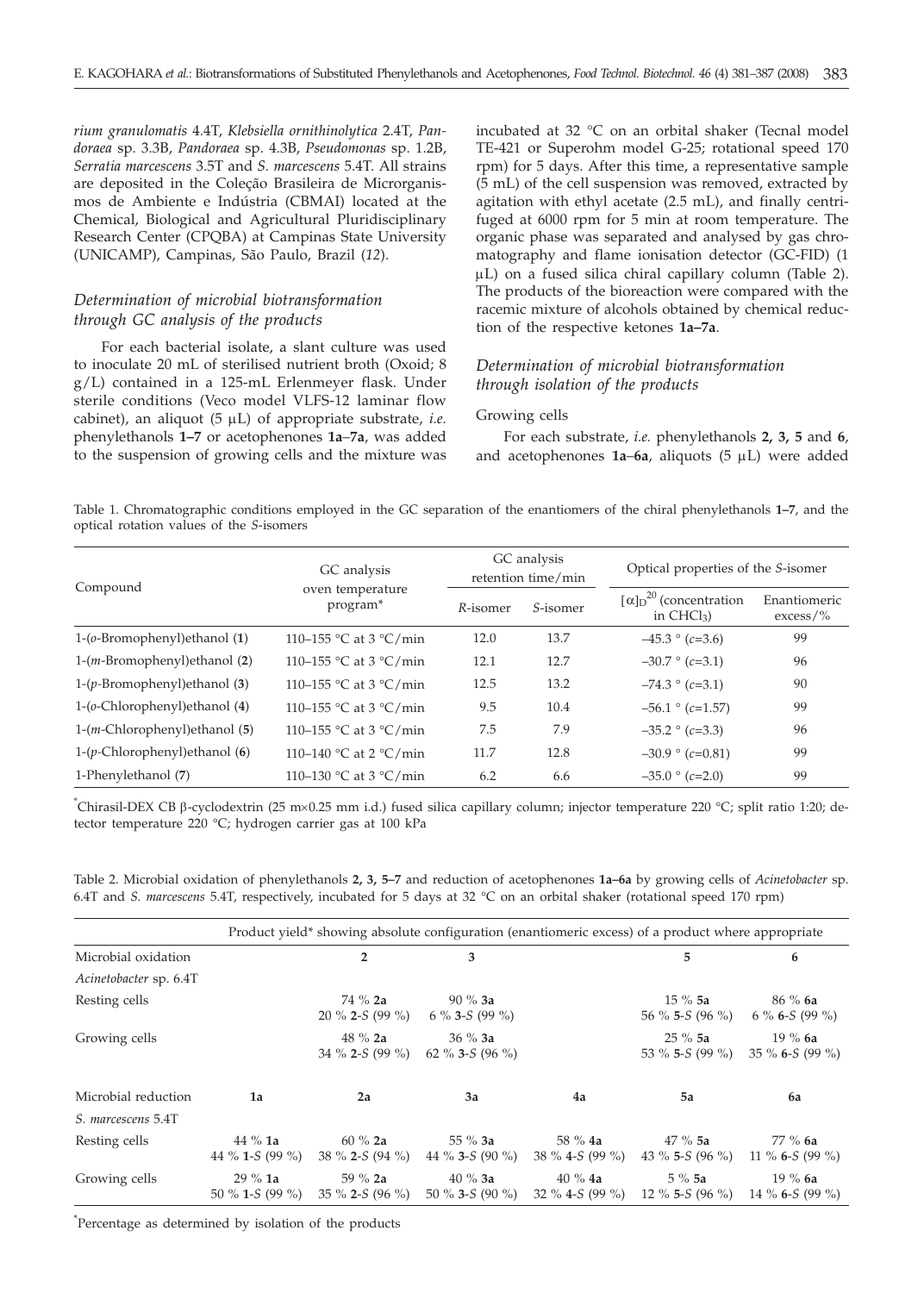under sterile conditions to 20 Erlenmeyer flasks (125 mL) each containing 20 mL of a suspension of growing cells of *S. marcescens* 5.4T (for reduction) or *Acinetobacter* sp. 6.4T (for oxidation). Following incubation for 5 days at 32 °C on an orbital shaker (rotational speed 170 rpm), the reaction mixtures associated with each substrate were bulked, extracted by agitation with ethyl acetate and the organic phase was separated and fractionated by flash column chromatography over silica gel 60 (230–400 mesh; Merck), eluted with mixtures of hexane and ethyl acetate (90:10 and 80:20), to yield the alcohol products.

#### Resting cells

Slant cultures of *S. marcescens* 5.4T (for reduction) and *Acinetobacter* sp. 6.4T (for oxidation) were separately inoculated under sterile conditions, each into 2 Erlenmeyer flasks (1000 mL) containing 500 mL of sterilised nutrient broth (Oxoid; 8 g/L). The cultures were incubated for 24 h at 32 °C on an orbital shaker (rotational speed 170 rpm), and the cells were harvested by centrifugation at 20 °C on a Sorvall RC-5B Plus rotor for 15 min at 5000 rpm. The harvested cells were resuspended in water (500 mL), an aliquot (100  $\mu$ L) of the appropriate substrate (phenylethanols **2, 3, 5, 7** or acetophenones **1a–7a**) was added and the mixture incubated for 2 days at 32 °C on an orbital shaker (rotational speed 170 rpm). After this time, products were extracted with ethyl acetate and purified as described above.

## **Results and Discussion**

# *Biooxidation of the substituted phenylethanols 1–7 by bacterial cells*

The capacity of growing cells of each of the studied bacterial isolates to mediate the oxidation of phenylethanols **1**–**7** (Fig. 1) is presented in Table 3. Each isolate presented a different behaviour with respect to the biooxidation reaction, giving rise to different conversion efficiencies and different enantiomeric excesses (e.e.) of products, but typically with the *R* absolute configuration, except for *Acinetobacter* with the *S* configuration. The most efficient transformations were obtained with compounds bearing bromo or chloro groups at the *m*and *p*-positions of the aromatic ring.

*Acinetobacter* sp. 6.4T and *Acinetobacter* sp. 7.2T were found to be the most efficient biocatalysts, although these isolates uniquely generated the (*S*)-phenylethanols **2**, **3** and **5**–**7**. Thus, the transformation of (*RS*)-1-(*m*-bromophenyl)ethanol (**2**) by *Acinetobacter* 6.4T occurred selectively, the (*R*)-enantiomer being oxidized to *m*-bromoacetophenone **2a**, whilst the (*S*)-enantiomer was obtained in high enantiomeric excess (e.e.>99 %) and in moderate yield (56 %). Although oxidation of (*RS*)-1-(*p*-bromophenyl)ethanol (**3**) by whole cells of all bacterial isolates studied proceeded with modest selectivity, incubation of this substrate with *Acinetobacter* 6.4T produced ketone **3a** with 44 % yield accompanied by the (*S*)-enantiomer of 1-(*p-*bromophenyl)ethanol (**3**) at 46 % e.e. Similarly, when a racemic mixture of 1-(*m*-chlorophenyl)ethanol

(**5**) was incubated with whole cells of *Acinetobacter* 6.4T, the (*S*)-enantiomer of 1-(*m*-chlorophenyl)ethanol (**5**) was formed at 85 % e.e. and with 74 % conversion. On the other hand, (*R*)-1-(*p*-chlorophenyl)ethanol (**6**) was obtained at high e.e. (72 %) with a moderate conversion of 54 % when (*RS*)-(**6**) was incubated with *Calymmatobacterium granulomatis* 4.4T. Bacterial cells were not able to promote efficient oxidation of (*RS*)-1-phenylethanol (**7**), and products were obtained with low enantioselectivity.

Although all bacterial isolates were able to oxidize alcohols **2, 3,** and **5–7** to the corresponding acetophenones **2a, 3a,** and **5a–7a**, the oxidation of 1-(*o*-bromophenyl)ethanol (**1**) or of 1-(*o*-chlorophenyl)ethanol (**4**) was not observed under the conditions employed in this study. Similar results, in which whole fungal cells did not mediate the oxidation of other *o*-substituted phenylethanols, have recently been reported (*6,14*).

The oxidation of the racemic alcohols **2**, **3**, **5** and **6** by whole bacterial cells of *Acinetobacter* sp. 6.4T was carried out on a larger scale in order to permit isolation of the product and the direct determination of yield (Table 2). As can be observed, good yields of the ketones **2a** (74 %) and **6a** (86 %) were obtained using resting cells of this isolate. Clearly, both growing and resting cells of *Acinetobacter* sp. 6.4T are efficient in catalysing the oxidation of various phenylethanols.

# *Bioreduction of substituted acetophenones 1a–7a by bacterial cells*

Growing cells of environmental bacteria also promoted the bioreduction of acetophenones **1a–7a** (Fig. 2), as shown in Table 4. Asymmetric reduction occurred in all cases, in accordance with Prelog´s rule, and the (*S*)-enantiomers were obtained at high enantiomeric excess, typically e.e.>99 %.

Whilst *Serratia marcescens* 5.4T catalysed the reduction of *o*-bromoacetophenone (**1a**) to the corresponding (*S*)-1-(*o*-bromophenyl)ethanol (**1**) with a reasonable conversion of  $49^{\degree}\%$  and high e.e. (99 %), this bacterium could only mediate the reduction of *m*-bromoacetophenone (**2a**) and *p*-bromoacetophenone (**3a**) with low yields of 19 and 15 %, respectively. In contrast, the reduction of *o*-chloroacetophenone (**4a**) was promoted by whole cells of *S. marcescens* 5.4T and of *C. granulomatis* 4.4T with good conversion yields of 61 and 56 %, respectively. All bacterial isolates were able to reduce *m*-chloroacetophenone (**5a**) and *p-*chloroacetophenone (**6a**) to the corresponding (*S*)-alcohols with low yields, although the conversion rates of 29 and 32 %, respectively, obtained with cells of *S. marcescens* 3.5T were quite acceptable. The reduction of acetophenone **7a** was mediated by all bacterial isolates tested with low yields, the highest (9 %) being achieved with whole cells of *S. marcescens* 3.5T.

The acetophenones **1a–6a** were incubated with growing and resting cells of *S. marcescens* 3.5T in a larger-scale experiment in order to isolate the products and to determine the yields directly (Table 2). In general, good conversions were obtained, but a small decrease in the enantioselectivity was observed.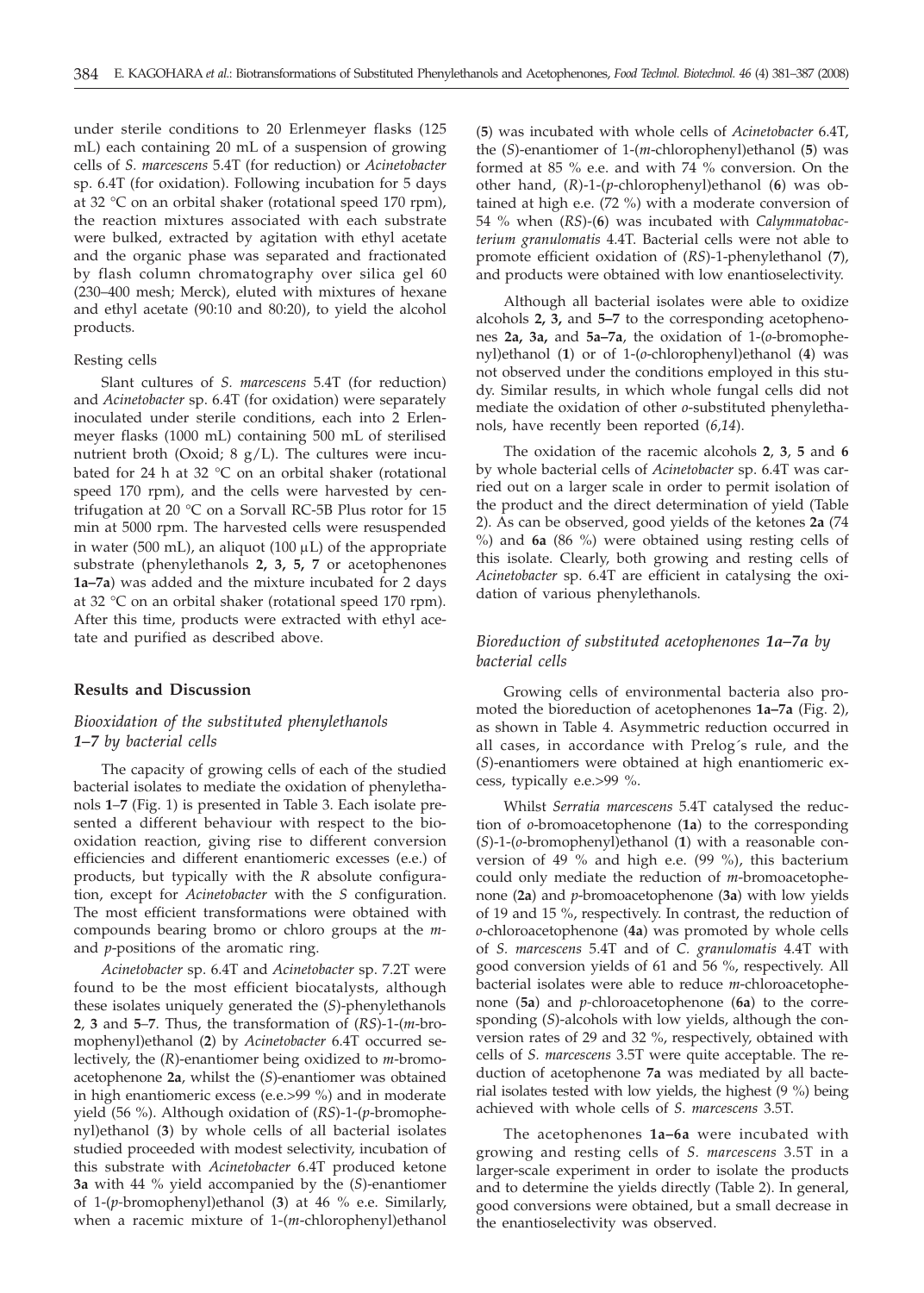| Bacterial isolate       | Product yield* showing absolute configuration (enantiomeric excess) of a product where appropriate |                               |                             |                              |                             |                            |                            |                             |  |
|-------------------------|----------------------------------------------------------------------------------------------------|-------------------------------|-----------------------------|------------------------------|-----------------------------|----------------------------|----------------------------|-----------------------------|--|
|                         | $\mathbf{1}$                                                                                       | $\overline{2}$                | 3                           | $\overline{4}$               | 5                           | 6                          | $\overline{7}$             | $7^{**}$                    |  |
| Pseudomonas sp. 1.2B    | 100 % substrate<br>unchanged                                                                       | 27 % 2a<br>73 % 2-R (35 %)    | $15\%3a$<br>85 % 3-R (46 %) | $1\%4a$                      | $11\%5a$<br>89 % 5-R (39 %) | 28 % 6a<br>72 % 6-R (45 %) | 14 % 7a<br>86 % 7-R (18 %) | 13 % 7a<br>87 % 7-R (20 %)  |  |
| A. larrymoorei 3.2B     | 100 % substrate                                                                                    | $10\%$ 2a                     | 8 % 3a                      | 100 % substrate              | $4\%5a$                     | 11 % 6a                    | 8 % 7a                     | 13 % 7a                     |  |
|                         | unchanged                                                                                          | 90 % 2-R (16 %)               | 92 % 3-R (18 %)             | unchanged                    | 94 % 5-R (15 %)             | 89 % 6-R (26 %)            | 92 % 7-R (6 %)             | 87 % 7-R (15 %)             |  |
| Pandoraea sp. 3.3B      | 100 % substrate                                                                                    | 13 % 2a                       | $14\%3a$                    | 100 % substrate              | $6\%5a$                     | 21%6a                      | 8 % 7a                     | 10 % 7a                     |  |
|                         | unchanged                                                                                          | 87 % 2-R (21 %)               | 86 % 3-R (31 %)             | unchanged                    | 94 % 5-R (19 %)             | 79 % 6-R (37 %)            | 92 % 7-R $(5 \%)$          | 90 % 7-R (11 %)             |  |
| K. ornithinolytica 2.4T | 100 % substrate                                                                                    | $6\%$ 2a                      | 21 % 3a                     | 100 % substrate              | 5%5a                        | 34 % 6a                    | 8 % 7a                     | 11 % 7a                     |  |
|                         | unchanged                                                                                          | 94 % 2-R $(1 \%)$             | 79 % 3-R (28 %)             | unchanged                    | 95 % 5-R (3 %)              | 66 % 6-R (24 %)            | 92 % 7-R $(1 \%)$          | 89 % 7-R (1 %)              |  |
| S. marcescens 3.5T      | 100 % substrate                                                                                    | 17 % 2a                       | 8 % 3a                      | 2%4a                         | 10 % 5a                     | 22 % 6a                    | 27 % 7a                    | 14 % 7a                     |  |
|                         | unchanged                                                                                          | 83 % 2-R (34 %)               | 92 % 3-R (24 %)             | 98 % 4-R $(4 \%)$            | 90 % 5-R (45 %)             | 78 % 6-R (28 %)            | 73 % 7-R (64 %)            | $86 \%$ 7-R (20 %)          |  |
| Pandoraea sp. 4.3T      | 2%1a                                                                                               | $17%$ 2a<br>83 % 2-R (15 %)   | $8\%3a$<br>92 % 3-R (9 %)   | 3%4a<br>97 % 4-R $(5 \%)$    | 9%5a<br>91 % 5-R $(3 \%)$   | 24 % 6a<br>76 % 6-R (27 %) | 10 % 7a<br>90 % 7-R $(1\%$ | $6\%$ 7a<br>94 % 7-R (2 %)  |  |
| C. granulomatis 4.4T    | $1\%$ 1a                                                                                           | $15 \%$ 2a<br>85 % 2-R (11 %) | $15\%3a$<br>85 % 3-R (44 %) | $1\%$ 4a                     | 7%5a<br>93 % 5-R (19 %)     | 46%6a<br>54 % 6-R (72 %)   | 15 % 7a<br>85 % 7-R (6 %)  | $13\%$ 7a<br>87 % 7-R (9 %) |  |
| S. marcescens 5.4T      | 100 % substrate                                                                                    | 16 % 2a                       | $9\%3a$                     | 2%4a                         | 8 % 5a                      | 13 % 6a                    | 25 % 7a                    | 9 % 7a                      |  |
|                         | unchanged                                                                                          | 84 % 2-R (35 %)               | 91 % 3-R (22 %)             | 98 % 4-R $(4\%$              | 92 % 5-R (37 %)             | 87 % 6-R (30 %)            | 75 % 7-R (51 %)            | 91 % 7-R (19 %)             |  |
| Acinetobacter sp. 6.4T  | $100\ \%$ substrate                                                                                | 44 % 2a                       | 44 % 3a                     | 100 % substrate              | 26%5a                       | 63 % 6a                    | 12 % 7a                    | 12 % 7a                     |  |
|                         | unchanged                                                                                          | 56 % 2-S (>99 %)              | 56 % 3-5 (46 %)             | unchanged                    | 74 % 5-S (85 %)             | 37 % 6-S (64 %)            | 88 % 7-S (10 %)            | 88 % 7-5 (9 %)              |  |
| Acinetobacter sp. 7.2T  | $1\%$ 1a                                                                                           | 24 % 2a<br>76 % 2-S (25 %)    | 29 % 3a<br>71 % 3-S (19 %)  | 100 % substrate<br>unchanged | 17 % 5a<br>83 % 5-S (27 %)  | 34 % 6a<br>66 % 6-S (32 %) | 7%7a<br>93 % 7-S (6 %)     | $4\%$ 7a<br>96 % 7-S (4 %)  |  |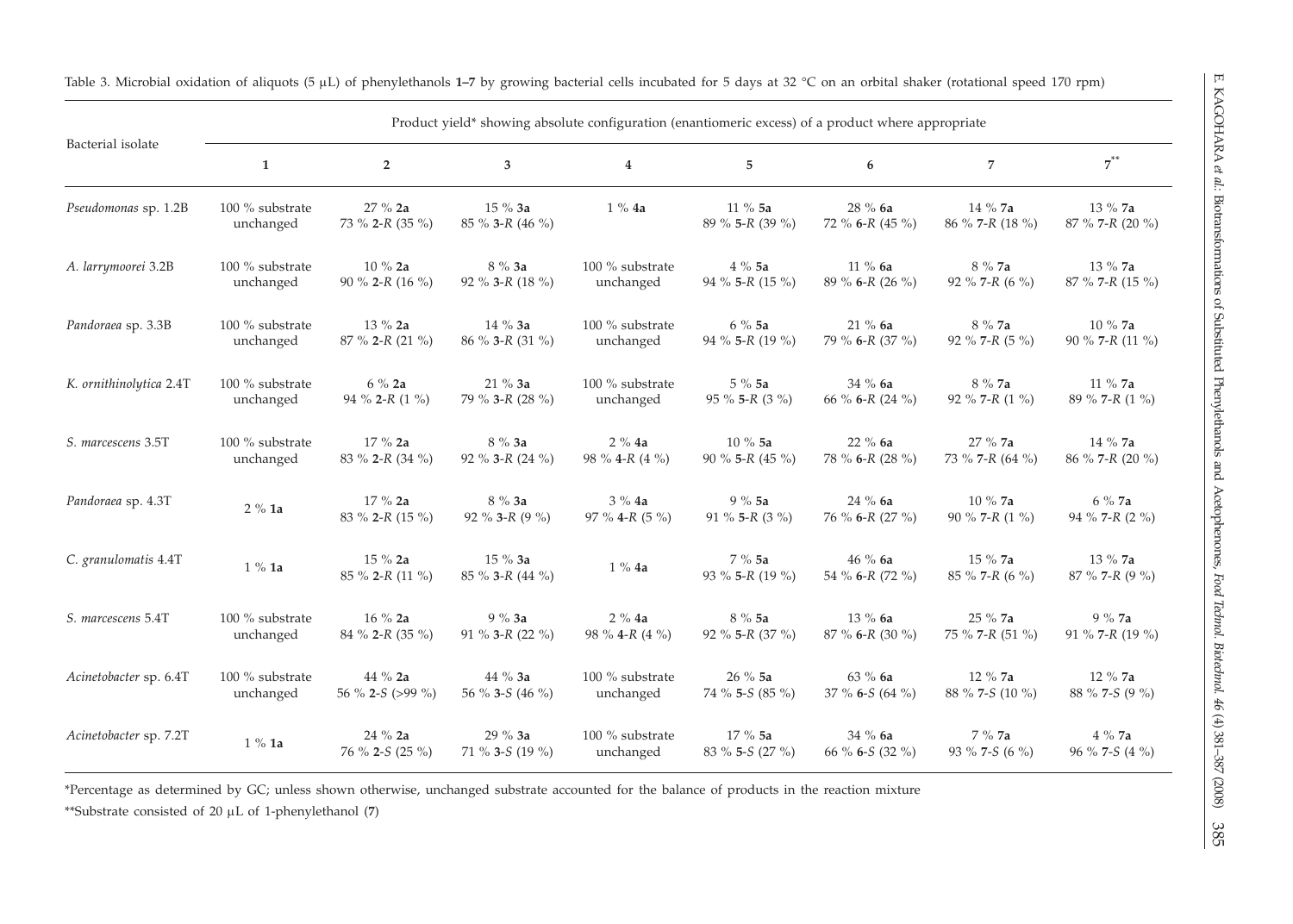| Bacterial isolate       | 1a                    | 2a                    | 3a                          | 4a                     | 5a                       | 6a                                               | 7a                    | $7a***$                |
|-------------------------|-----------------------|-----------------------|-----------------------------|------------------------|--------------------------|--------------------------------------------------|-----------------------|------------------------|
| Pseudomonas sp. 1.2B    | $3\%$                 | $3\%$                 | $2\%$                       | $22\%$                 | $7\%$                    | $2\%$                                            | $5\%$                 | $1\%$                  |
|                         | 1-S (>99 %)           | 2-S (>99 %)           | 3-S (>99 %)                 | 4-S (>99 %)            | 5-S (>99 %)              | 6-S (>99 %)                                      | 7-S (>99 %)           | 7-S (>99 %)            |
| A. larrymoorei 3.2B     | $5~\%$                | $2\%$                 | $3\%$                       | $12\%$                 | $8~\%$                   | $3\%$                                            | $5\%$                 | $1\%$                  |
|                         | 1-S (>99 %)           | 2-S (>99 %)           | 3-S ( $>99\%$ )             | 4-S (>99 %)            | 5-S ( $>99\%$ )          | 6-S (>99 %)                                      | 7-S (>99 %)           | 7-S ( $>99\%$ )        |
| Pandoraea sp. 3.3B      | $2\%$                 | 99 % substrate        | $1\%$                       | $7~\%$                 | $6\%$                    | $3\%$                                            | $1\%$                 | $1\%$                  |
|                         | 1-S (>99 %)           | unchanged             | 3-S ( $>99\%$ )             | 4-S (>99 %)            | 5-S (>99 %)              | 6-S (>99 %)                                      | 7-S (>99 %)           | 7-S ( $>99\%$ )        |
| K. ornithinolytica 2.4T | $30\%$                | $2\%$                 | $8~\%$                      | 27 %                   | 100 % substrate          | $12\%$                                           | $1\%$                 | 100 % substrate        |
|                         | 1-S ( $> 99\%$ )      | 2-S (>99 %)           | 3-S ( $>99\%$ )             | 4-S (>99 %)            | unchanged                | 6-S (>99 %)                                      | 7-S (>99 %)           | unchanged              |
| S. marcescens 3.5T      | 19 %                  | $10\%$                | $15\%$                      | $25\%$                 | 29 %                     | $32\%$                                           | 9%                    | $6\%$                  |
|                         | 1-S (>99 %)           | 2-S (>99 %)           | 3-S (>99 %)                 | 4-S (>99 %)            | 5-S (>99 %)              | 6-S (>99 %)                                      | 7-S (>99 %)           | 7-S ( $>99\%$ )        |
| Pandoraea sp. 4.3T      | 99 % substrate        | 100 % substrate       | 100 % substrate             | $3\%$                  | 100 % substrate          | 100 % substrate                                  | 100 % substrate       | $1\%$                  |
|                         | unchanged             | unchanged             | unchanged                   | 4-S ( $>99\%$ )        | unchanged                | unchanged                                        | unchanged             | 7-S $(50\% )$          |
| C. granulomatis 4.4T    | 42 $%$<br>1-S (>99 %) | $2\%$<br>2-S (>99 %)  | $4\%$<br>3-S ( $>99\%$ )    | $61~\%$<br>4-S (>99 %) | $4~\%$<br>5-S (>99 %)    | 2 % 6-S (>99 %)<br>$97$ % substrate<br>unchanged | $1\%$<br>7-S (>99 %)  | $1\%$<br>7-S (>99 %)   |
| S. marcescens 5.4T      | 49 %<br>1-S (>99 %)   | $19\%$<br>2-S (>99 %) | $15\ \%$<br>3-S ( $>99\%$ ) | 56 %<br>4-S (>99 %)    | $6\%$<br>5-S ( $>99\%$ ) | $8\%$ 6-S (>99 %)<br>91 % substrate<br>unchanged | $7~\%$<br>7-S (>99 %) | $5\ \%$<br>7-S (>99 %) |
| Acinetobacter sp. 6.4T  | 99 % substrate        | 100 % substrate       | 100 % substrate             | 100 % substrate        | $100$ % substrate        | $100$ % substrate                                | $1\%$                 | $100$ % substrate      |
|                         | unchanged             | unchanged             | unchanged                   | unchanged              | unchanged                | unchanged                                        | 7-S (>99 %)           | unchanged              |
| Acinetobacter sp. 7.2T  | $6\%$                 | $5\%$                 | 100 % substrate             | $8~\%$                 | $7\%$                    | $7\%$                                            | 100 % substrate       | $4~\%$                 |
|                         | 1-S (>99 %)           | 2-S (>99 %)           | unchanged                   | 4-S (>99 %)            | 5-S ( $>99\%$ )          | 6-S (50 %)                                       | unchanged             | 7-R (67 %)             |